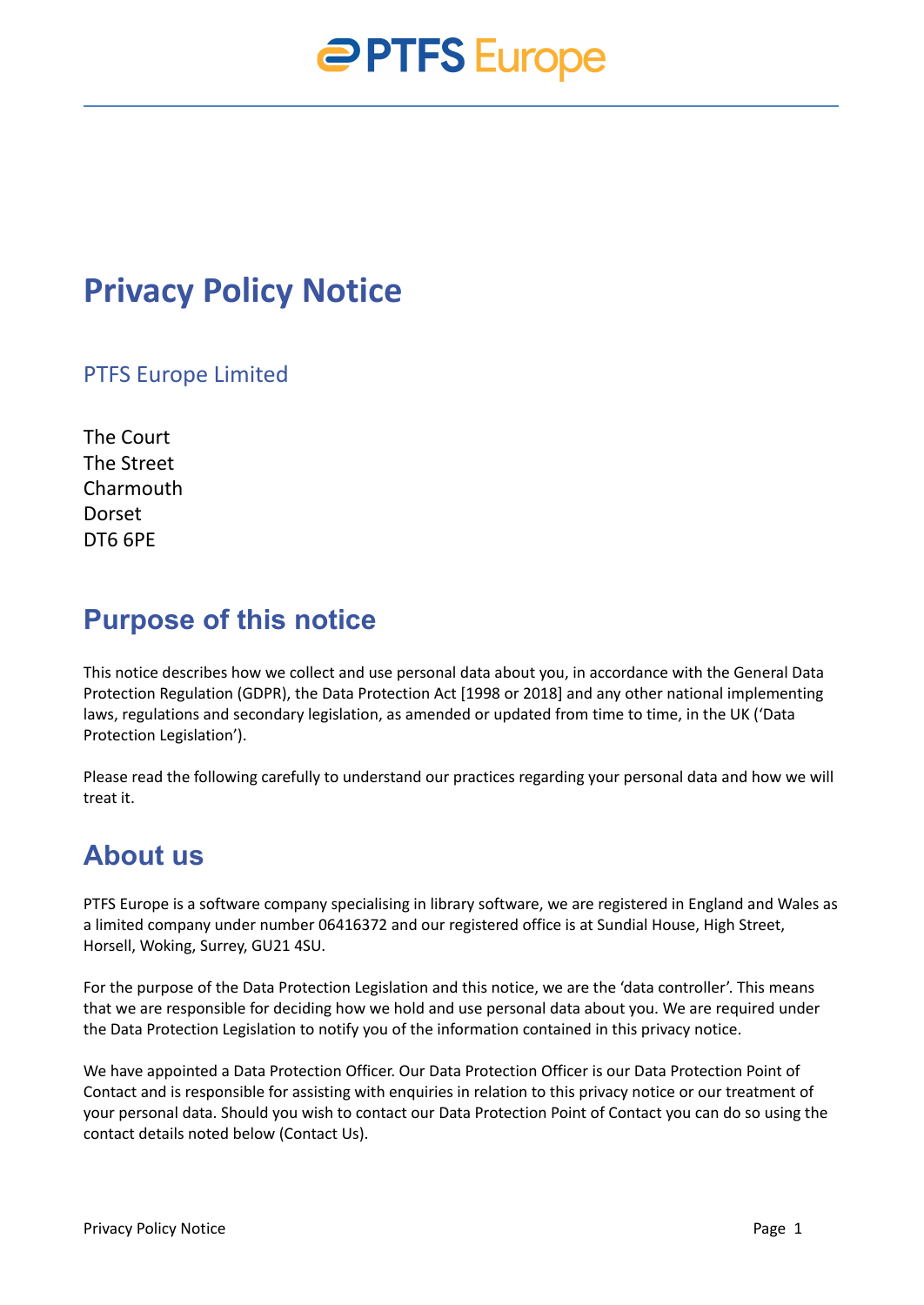### **How we may collect your personal data**

We obtain personal data about you, for example, when:

- you request a proposal from us in respect of the services we provide;
- you OR your employer OR our clients engage us to provide services and also during the provision of those services;
- you contact us by email, telephone, post or social media (for example when you have a query about our services); or
- from third parties and/or publicly available resources (for example, from your employer or from Companies House).

## **The kind of information we hold about you**

The information we hold about you may include the following:

- your personal details (such as your name and/or address);
- details of contact we have had with you in relation to the provision, or the proposed provision, of our services;
- details of any services you have received from us;
- our correspondence and communications with you;
- information about any complaints and enquiries you make to us;
- information from research, surveys, and marketing activities;
- information we receive from other sources, such as publicly available information;
- information provided by your employer OR clients.

### **How we use personal data we hold about you**

We may process your personal data for purposes necessary for the performance of our contract with you OR your employer OR our clients and to comply with our legal obligations.

We may process your personal data for the purposes necessary for the performance of our contract with our clients. This may include processing your personal data where you are an employee, subcontractors, supplier or customer of our client.

We may process your personal data for the purpose of our own legitimate interests provided that those interests do not override any of your own interest, rights and freedoms which require the protection of personal data. This includes processing for marketing, business development, statistical and management purposes.

We may process your personal data for certain additional purposes with your consent and in these limited circumstances where your consent is required for the processing of your personal data then you have the right to withdraw your consent to processing for such specific purposes.

Please note that we may process your personal data for more than one lawful basis depending on the specific purpose for which we are using your data.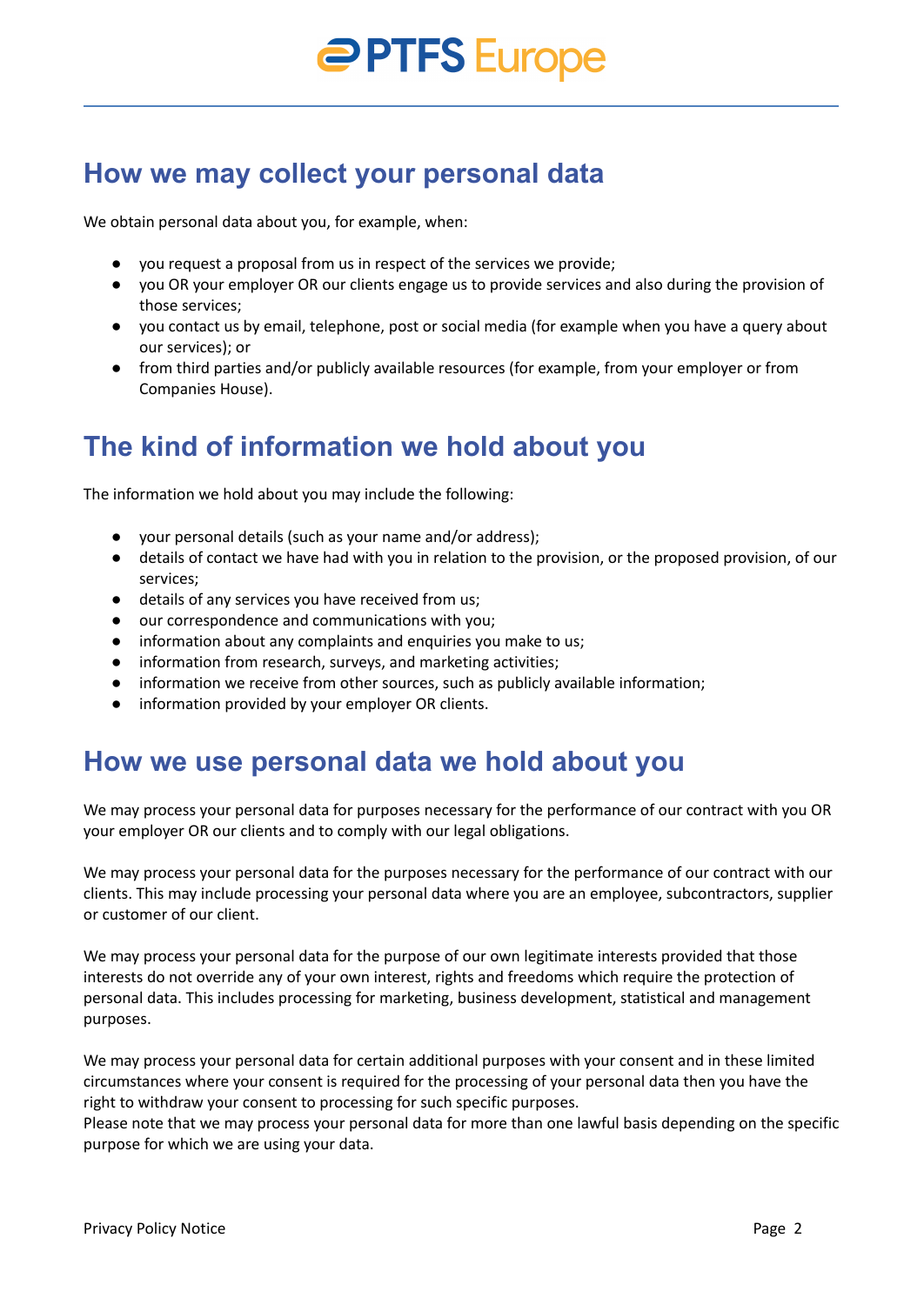#### **Situations in which we will use your personal data**

We may use your personal data in order to:

- carry out our obligations arising from any agreements entered into between you OR your employer OR our clients and us (which will most usually be for the provision of our services);
- carry out our obligations arising from any agreements entered into between our clients and us (which will most usually be for the provision of services) where you may be a subcontractor, supplier or customer of our client;
- provide you with information related to our services and our events and activities that you request from us or which we feel may interest you, provided you have consented to be contacted for such purposes;
- seek your thoughts and opinions on services we provide; and
- notify you about any changes to our services.

In some circumstances we may anonymise or pseudonymise the personal data so that it can no longer be associated with you, in which case we may use it without further notice to you.

If you refuse to provide us with certain information when requested, we may not be able to perform the contract we have entered into with you. Alternatively, we may be unable to comply with our legal or regulatory obligations.

We may also process your personal data without your knowledge or consent, in accordance with this notice, where we are legally or permitted to do so.

#### **Data Retention**

We only retain personal data for as long as is necessary to fulfil the purpose for which it is collected.

When assessing what retention period is appropriate for your personal data, we take into consideration:

- the requirements of our business and the services we provided;
- any statutory or legal obligations;
- the purposes for which we originally collected the personal data;
- the lawful grounds on which we based our processing;
- the types of personal data we collected;
- the amount and categories of your personal data; and
- whether the purpose of the processing could reasonably be fulfilled by other means.

#### **Change of purpose**

Where we need to use personal data for another reason, other than for the purpose for which we collected it, we will only use your personal data where that reason is compatible with the original purpose. Should it be necessary to use your personal data for a new purpose, we will notify you and communicate the legal basis which allows us to do so before starting any new processing.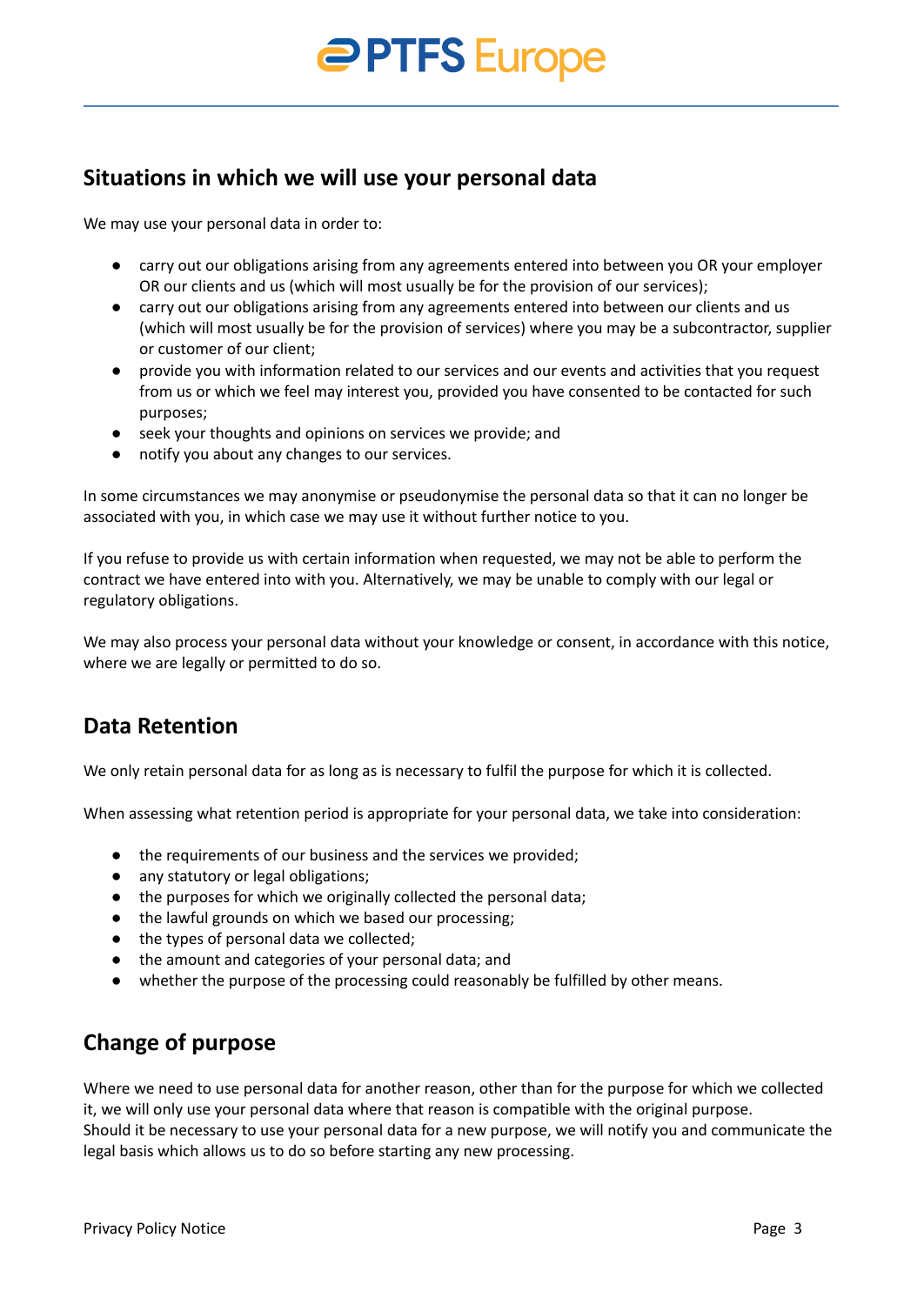## **Data sharing**

#### **Why might you share my personal data with third parties?**

We will share your personal data with third parties where we are required by law, where it is necessary to administer the relationship between us or where we have another legitimate interest in doing so.

#### **Which third-party service providers process my personal data?**

"Third parties" includes third-party service providers. The following activities are carried out by the third-party service providers: IT and Cloud services, professional advisory services, administration services, marketing services and banking services.

All of our third-party service providers are required to take commercially reasonable and appropriate security measures to protect personal data. We only permit our third-party service providers to process your personal data for specified purposes and in accordance with our instructions.

#### **What about other third parties?**

We may share your personal data with other third parties, for example in the context of the possible sale or restructuring of the business. We may also need to share your personal data with a regular or to otherwise comply with the law.

## **Transferring personal data outside the UK**

We may need to transfer your personal information outside of the UK in order to provide you with the services and products you require or as necessary for our legitimate interests. This will most likely occur when our third-party providers are based outside the UK. Any such transfers are carried out with appropriate safeguards in place to ensure the confidentiality and security of your personal information.

## **Data security**

We have put in place commercially reasonable and appropriate security measures to prevent your personal data from being accidentally lost, used or accessed in an unauthorised way, altered or disclosed. In addition, we limit access to your personal data to those employees, agents, contractors and other third parties who have a business need to know. They will only process your personal data on our instructions and they are subject to a duty of confidentiality.

We have put in place procedures to deal with any suspected data security breach and will notify you and any applicable regulator of a suspected breach where we are legally required to do so.

## **Rights of access, correction, erasure and restriction**

Privacy Policy Notice **Page 4** Page 4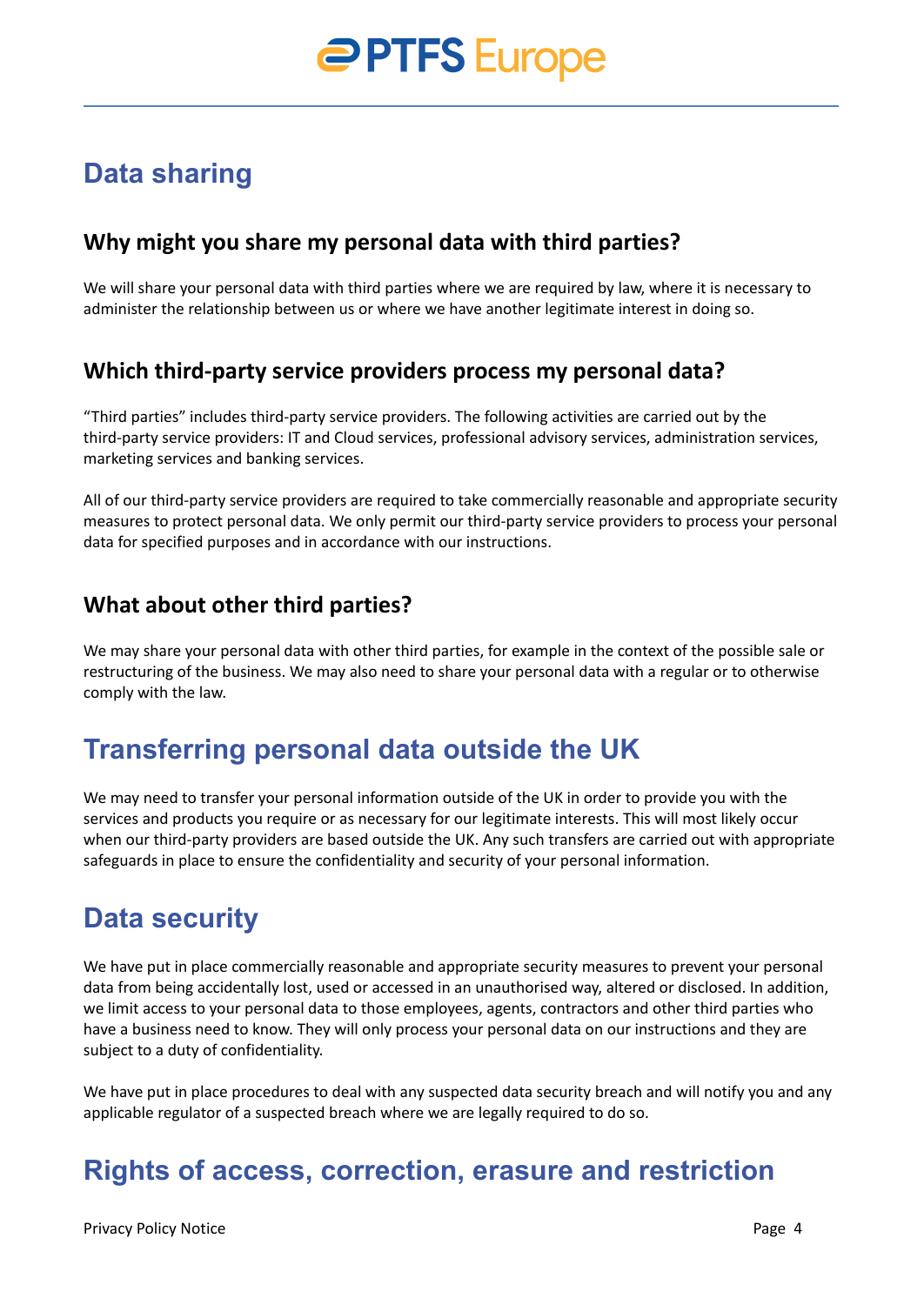#### **Your duty to inform us of changes**

It is important that the personal data we hold about you is accurate and current. Should your personal information change, please notify us of any changes of which we need to be made aware by contacting us, using the contact details below.

#### **Your rights in connection with personal data**

Under certain circumstances, by law you have the right to:

- request access to your personal data. This enables you to receive details of the personal data we hold about you and to check that we are processing it lawfully.
- request correction of the personal data that we hold about you.
- request erasure of your personal data. This enables you to ask us to delete or remove personal data where there is no good reason for us continuing to process it. You also have the right to ask us to delete or remove your personal data where you have exercised your right to object to processing (see below).
- object to processing of your personal data where we are relying on a legitimate interest (or those of a third party) and there is something about your particular situation which makes you want to object to processing on this basis. You also have the right to object where we are processing your personal information for direct marketing purposes.
- request the restriction of processing of your personal data. This enables you to ask us to suspend the processing of personal data about you, for example if you want us to establish its accuracy or the reason for processing it.
- request the transfer of your personal data to you or another data controller if the processing is based on consent, carried out by automated means and this is technically feasible.

If you want to exercise any of the above rights, please email our Data Protection Officer at [info@ptfs-europe.com.](mailto:info@ptfs-europe.com)

You will not have to pay a fee to access your personal data (or to exercise any of the other rights). However, we may charge a reasonable fee if your request for access is clearly unfounded or excessive. Alternatively, we may refuse to comply with the request in such circumstances.

We may need to request specific information from you to help us confirm your identity and ensure your right to access the information (or to exercise any of your other rights). This is another appropriate security measure to ensure that personal information is not disclosed to any person who has no right to receive it.

## **Right to withdraw consent**

In the limited circumstances where you may have provided your consent to the collection, processing and transfer of your personal data for a specific purpose (for example, in relation to direct marketing that you have indicated you would like to receive from us), you have the right to withdraw your consent for that specific processing at any time. To withdraw your consent please email the Data Protection Officer at [info@ptfs-europe.com.](mailto:info@ptfs-europe.com)